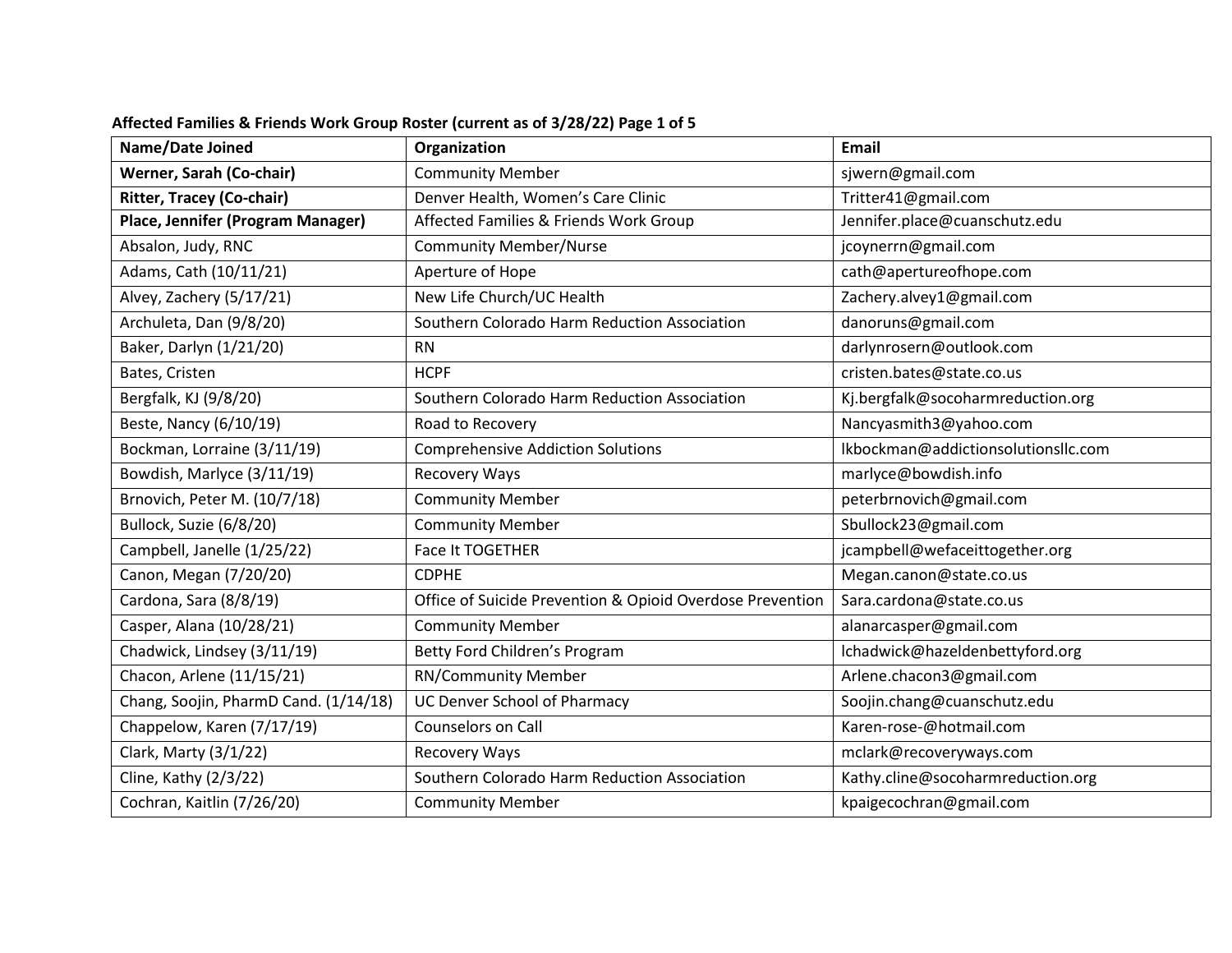| Coffey, Laine (2/14/21)          | <b>Community Member</b>                                   | lainecoffey@gmail.com                     |
|----------------------------------|-----------------------------------------------------------|-------------------------------------------|
| Conner, Jill (6/18/20)           | Northpoint Recovery                                       | Jillc1268@gmail.com                       |
| Cooke, Arlene (9/18/20)          | Otero/Crowley Public Health Department                    | acooke@oterogov.org                       |
| Cooper, Susanna                  | <b>CCPDAP Program Manager</b>                             | Susanna.cooper@cuanschutz.edu             |
| Conzemius, Leslie, RN (2/2/20)   | <b>Abundance Wellness</b>                                 | leslie@abundanceintegrative.com           |
| Crawford, Kathleen (10/11/21)    | <b>River Family Health Center</b>                         | kcrawford@rivervalleyfhc.com              |
| Dalin, Joanna (10/11/21)         | Springfield College Counseling Psychology PsyD Program    | joannadalin@gmail.com                     |
| Dalpiaz, Christina M., MS/CACIII | CHANCE (Changing How Adults Nurture Children's Egos)      | cmdalpiaz@gmail.com                       |
| Darouiche, Kyce (8/10/21)        | <b>CU Anschutz Medical Campus</b>                         | Kyce.darouiche@cuanschutz.edu             |
| Davidson, Michael                | <b>CCPDAP Communications Professional</b>                 | michael.davidson@cuanschutz.edu           |
| DeFrantz, Waltrina               | <b>Denver University</b>                                  | Waltrina.DeFRantz@du.edu                  |
| DeHerrera-Smith, Dayna (1/14/19) | Front Range Clinic                                        | ddeherrera@frontrangeclinic.com           |
| Eaddy, Jessica                   | <b>CCPDAP External Relations Strategist</b>               | jessica.eaddy@cuanschutz.edu              |
| Egan, Paul                       | <b>Behavioral Health Group</b>                            | paul.a.egan@gmail.com                     |
| Eringen O'Brien, Leyla (2/13/17) | The C.H.R.I.S. Foundation                                 | leringen@comcast.net                      |
| Esquibel, Jose                   | <b>CCPDAP Associate Director</b>                          | Jose.A.Esquibel@cuanschutz.edu            |
| Evans, Silvia (1/24/21)          | San Luis Valley AHEC                                      | silvia@slvahec.org                        |
| Fischer, Matthew (7/16/20)       | Colorado Health Network                                   | Matthew.fischer@coloradohealthnetwork.org |
| Garcia, Christal (8/8/19)        | Office of Suicide Prevention & Opioid Overdose Prevention | Christal.garcia@state.co.us               |
| Garcia, Katherine                | <b>Peer Assistance Services</b>                           | kgarcia@peerassist.org                    |
| Garcia, Racquel (3/29/21)        | <b>HardBeauty Foundation</b>                              | racquel@hardbeauty.life                   |
| Gauna, Danielle                  | Opioid Advisory Group BOCO                                | Danielle.gauna@gmail.com                  |
| Gottsegen, Tami (6/4/19)         | <b>Community Member</b>                                   | TamiGotts@gmail.com                       |
| Gruppuso, Jordan (5/7/21)        | <b>Hilltop Family Resource Center</b>                     | jordang@htop.org                          |
| Harwell, Danielle (9/1/20)       | Southern Colorado Harm Reduction Association              | Danielle.harmreduction@gmail.com          |
| Higgins, P.J. (1/22/20)          | <b>Community Health Partnership</b>                       | Pj.higgins@ppchp.org                      |
| Hill, Karen                      | JP Opioid Interaction Awareness Alliance                  | karen@jpopioidalliance.org                |
| Hogue, Adina (1/6/20)            | <b>Community Member</b>                                   | adinahogue@gmail.com                      |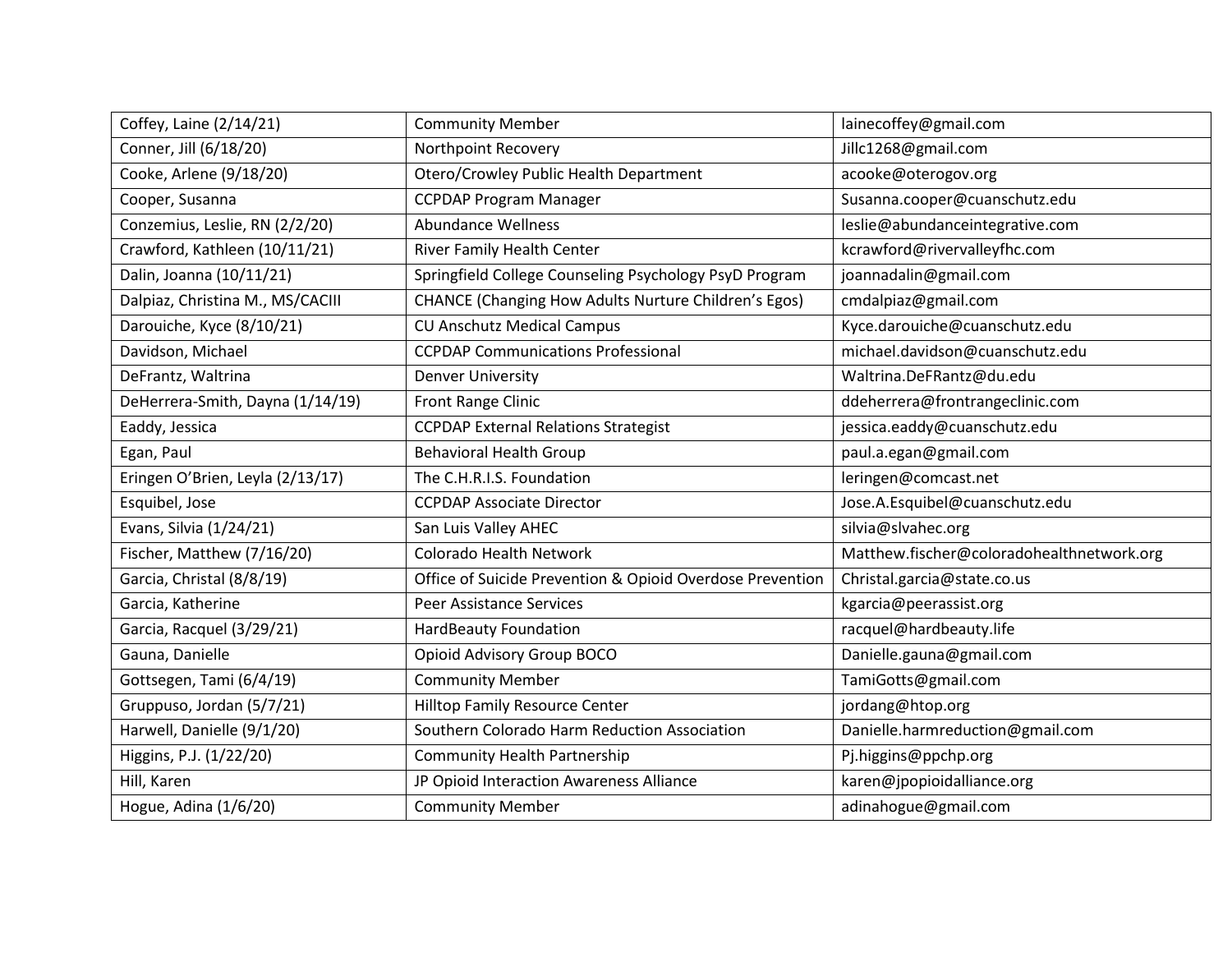| Hoover, Lorraine (11/26/21)     | Raymond Rountree Jr. Foundation              | Lorraine.hoover@sosrrjrfoundation.org    |
|---------------------------------|----------------------------------------------|------------------------------------------|
| Hughes, Linda (5/11/18)         | Exit the Highway                             | iempoweruinc@gmail.com                   |
| Ingraham, Michael               | <b>Community Member</b>                      | mwilaxnsax@gmail.com                     |
| Ivanova, Amber (1/12/22)        | Clinica Family Health                        | aivanova@clinica.org                     |
| Jenkins, Tom (2/12/18)          | Western Colorado Health Network              | Tom.jenkins@coloradohealthnetwork.org    |
| Johnson, Robert J.              | SAP, MAC, LAC, MMFT                          | robert@highlandsranchcounselor.com       |
| Jones, Scott, DPT (7/17/18)     | Take Charge Physical Therapy                 | Scott.a.jones.dpt@gmail.com              |
| Kato, Lindsey                   | <b>CDC National Opioid Response Strategy</b> | Lindsey.kato@ucdenver.edu                |
| Keane, Ashli (9/1/20)           | Gusto                                        | Akeane0126@yahoo.com                     |
| Kinkle, Al (10/25/21)           | Kimmie's Recovery Zone                       | al@kimmiesrecoveryzone.org               |
| Kittell, Shayna (10/3/21)       | River Valley Family Health Centers           | skittell@rivervalleyfhc.com              |
| Koch, John (7/1/20)             | Colorado Springs Police Dept.                | John.koch@coloradosprings.gov            |
| Koslow, DeEtte (4/8/19)         | Bobby's House                                | DeEtteKoslow@gmail.com                   |
| Krische, Elizabeth (2/19/21)    | A Way Forward                                | Liz.krische@gmail.com                    |
| Li, Qing                        | Epidemiologist                               | Qing.li@mail.sdsu.edu                    |
| Lindemann, Jeremiah             | <b>ESRI</b>                                  | celebratelostlovedones@gmail.com         |
| Loffert, David Todd, PhD        | <b>Community Member</b>                      | david.loffert@live.com                   |
| Lundwall, Kathleen (3/11/19)    | Betty Ford Children's Program                | klundwall@hazeldenbettyford.org          |
| Lutz, Cyndee Rae                | <b>Community Member</b>                      | cyndeelutz@gmail.com                     |
| Lux, Rosalee                    | <b>Community Member</b>                      | roselux@comcast.net                      |
| Maier, Kandace                  | <b>Registered Nurse</b>                      | kandymaier2@gmail.com                    |
| Martinez, Laura (1/28/22)       | <b>Community Member</b>                      | laura@rooted303.com                      |
| McBurney, Christa, RN (10/5/18) | <b>UC Health</b>                             | christaMcBurney@gmail.com                |
| McCord, Amy (12/3/19)           | <b>Homeward Pikes Peak</b>                   | amymccord@msn.com                        |
| McCulloch, Jane (8/19/21)       | Colorado Health Network                      | Jane.mcculloch@coloradohealthnetwork.org |
| McDevitt, Kim (3/14/22)         | Mile High Health Alliance                    | kim@milehighhealthalliance.org           |
| McKay, Dana (5/11/18)           | <b>US Department of Education</b>            | d.graycat.m@gmail.com                    |
| Meardon, Kailey (3/15/21)       | Southeast Health Group                       | kmeardon@shgco.org                       |
| Meury, Kathleen (5/17/21)       | <b>Community Member</b>                      | Meury4@hotmail.com                       |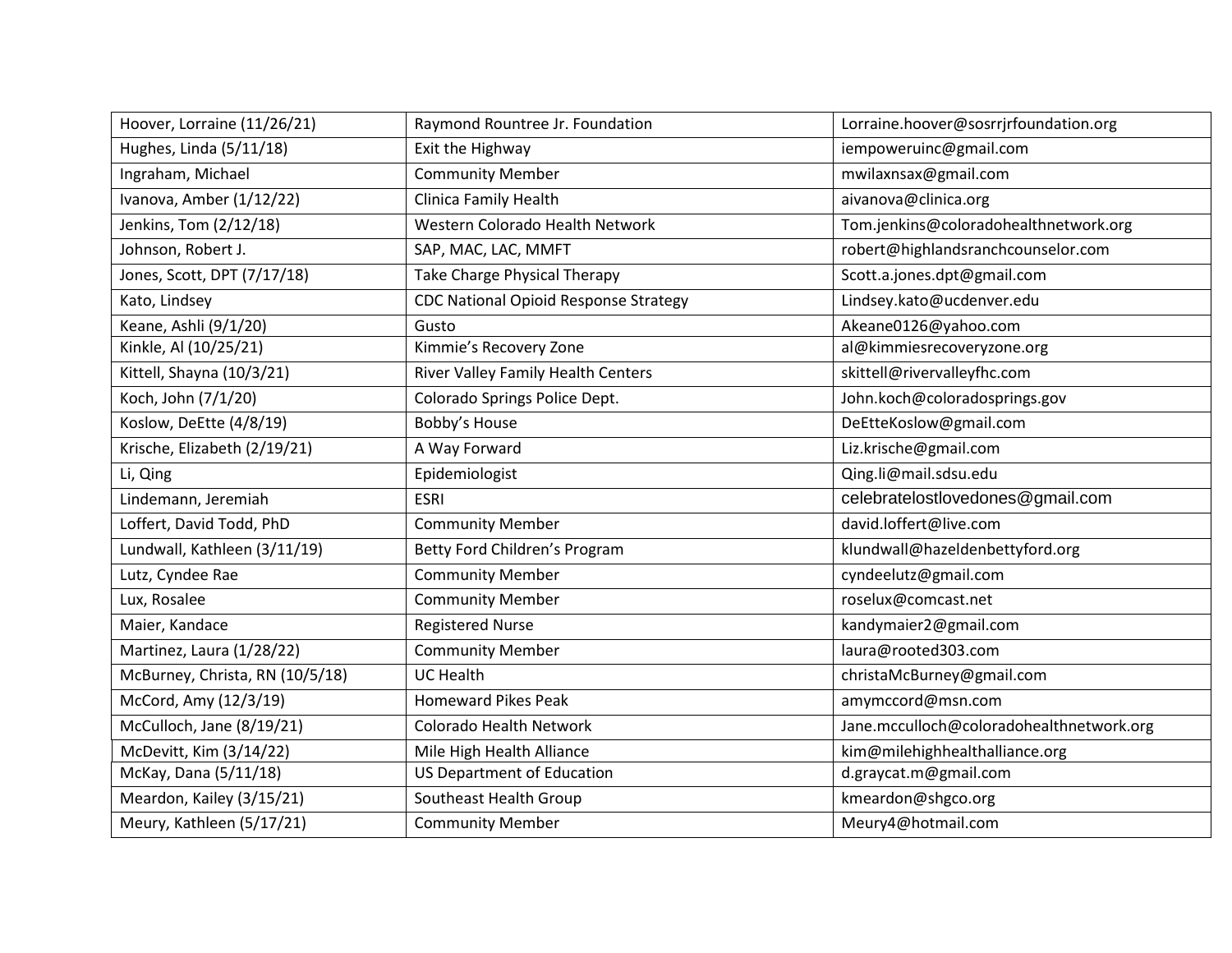| Micucci, Shayna (2/15/18)          | <b>Community Member</b>                   | Shaynammicucci@gmail.com          |
|------------------------------------|-------------------------------------------|-----------------------------------|
| Neeley, Angie (10/21/21)           | <b>Springs Recovery Connection</b>        | aneeley@srchope.org               |
| O'Keefe, Dawn (2/18/22)            | Peak Vista Community Health Center        | paladinfamily@yahoo.com           |
| O'Keefe, Julie                     | Pharmacist                                | Julieokeefe4@gmail.com            |
| Olberding, Gina                    | <b>CCPDAP Assistant Director</b>          | gina.olberding@cuanschutz.edu     |
| Orrill, Mike (8/26/20)             | Chaffee County                            | morrill@chaffeecounty.org         |
| Patel, Nashel                      | <b>Pharmacy Student</b>                   | Nashel.patel@cuanschutz.edu       |
| Paull, Jeri                        | <b>Community Member</b>                   | Jerbru39@comcast.net              |
| Pellegrino, Robyn, RN (12/4/17)    | <b>RN Manager</b>                         | Robyn.pellegrino@hotmail.com      |
| Peppler, Shirley (3/10/22)         | <b>Community Member</b>                   | Shirlgirl70@comcast.net           |
| Peterson, Kevin (3/11/19)          | <b>Private Practice</b>                   | kevin@familyrecoveryprograms.com  |
| Pietrafeso, Steve (2/14/2019)      | <b>Denver Rescue Mission</b>              | spietrafeso@denrescue.org         |
| Piotti, Louis (2/18/22)            | Sober AF Entertainment                    | ljpiotti@aftershockfam.org        |
| Platts, Debbie (3/4/21)            | A Way Forward, Inc.                       | Daplatts1@comcast.net             |
| Proffitt, Alexandra, RN (5/17/18)  | Centura                                   | Blayr5@aol.com                    |
| Reckling, Anne (8/23/21)           | Psychologist                              | areckling@aol.com                 |
| Reedy, Lauren, MA, LPC, LAC        | Jefferson Center for Mental Health        | LaurenR@jcmh.org                  |
| Reid, Ashley, PharmD               | Children's Hospital                       | Ashley.reid@childrenscolorado.org |
| Riebel, Lynda                      | <b>Community Member</b>                   | 303elle@gmail.com                 |
| Ritchey, Veronica, FNP-C (3/12/20) | S.U.R.E. Adolescent Facilitator           | Girlie.girls@hotmail.com          |
| Robertson, Janet                   | <b>Community Member</b>                   | info@thisteldubh.net              |
| Rogers, Mandi (8/21/20)            | Saving Grace Sober Living                 | Mandi.rogers.pathways@gmail.com   |
| Rorke, Marion, MPH                 | Denver Environmental Health               | marion.rorke@denvergov.org        |
| Rossi MacKay, Diane                | The Vista Group                           | drossi@thevistagroup.com          |
| Rumeley, Duke (2/24/20)            | Sober AF Entertainment                    | duke@soberafe.com                 |
| Ryan, Courtnay                     | Telligen                                  | cryan@telligen.com                |
| Sachs, Wendy (2/21/21)             | <b>Denver County Court</b>                | Wendy.sachs@denvercountycourt.org |
| Sanders, Clay (8/26/20)            | <b>Substance Abuse Regional Coalition</b> | Sanders.clay@gmail.com            |
| Sandgren, Jessica                  | <b>Community Member</b>                   | jsandgren@outlook.com             |